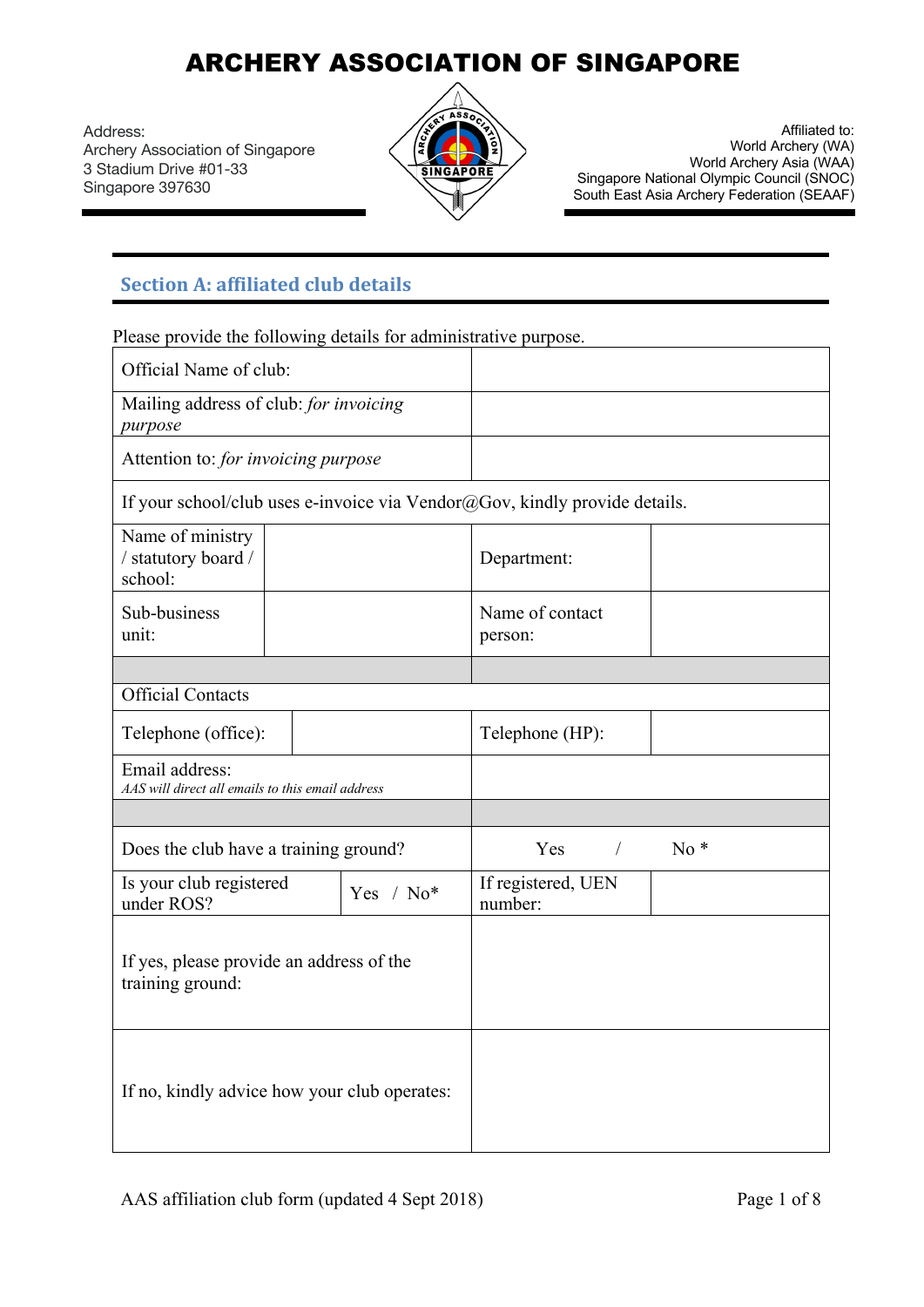Address: Archery Association of Singapore 3 Stadium Drive #01-33 Singapore 397630



Affiliated to: World Archery (WA) World Archery Asia (WAA) Singapore National Olympic Council (SNOC) South East Asia Archery Federation (SEAAF)

#### *Club-in-charge details: kindly provide up to four (4) names of your officers/office bearers* 1.

| Position:                    | *President / Chairman |
|------------------------------|-----------------------|
| Name (Full name as in NRIC): |                       |

#### 2.

| Position:                    | <b>Honorary Secretary</b> |
|------------------------------|---------------------------|
| Name (Full name as in NRIC): |                           |

#### 3.

| Position:                    | <b>Honorary Treasurer</b> |
|------------------------------|---------------------------|
| Name (Full name as in NRIC): |                           |

#### 4.

| Position:                    | *Vice-president / Sport officer (school) / others (pls<br>specified): |
|------------------------------|-----------------------------------------------------------------------|
| Name (Full name as in NRIC): |                                                                       |

#### *Application of membership to Archery Association of Singapore*

#### Please tick the following.

| $\Box$ | Ordinary membership – yearly subscription of \$200 |  |
|--------|----------------------------------------------------|--|
|        |                                                    |  |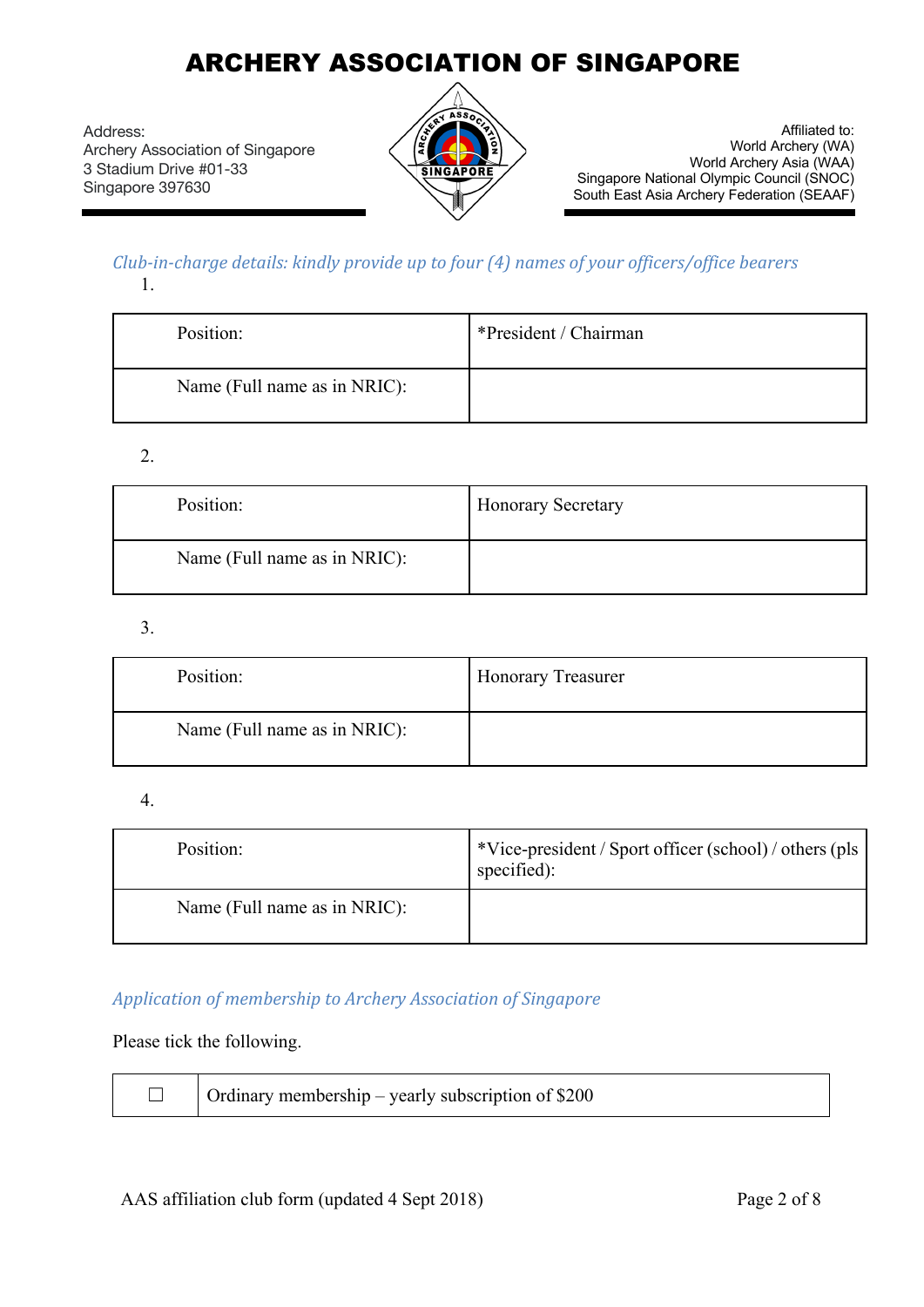Address: Archery Association of Singapore 3 Stadium Drive #01-33 Singapore 397630



Affiliated to: World Archery (WA) World Archery Asia (WAA) Singapore National Olympic Council (SNOC) South East Asia Archery Federation (SEAAF)

School membership open to schools up Pre-university – yearly subscription of \$100

### **Section B: affiliated club information (optional)**

Please provide information of your club for publication on AAS media platform(s).

| Write up of Club:                       |                   |  |                                                             |         |           |                                                            |
|-----------------------------------------|-------------------|--|-------------------------------------------------------------|---------|-----------|------------------------------------------------------------|
| (eg. Service provided)                  |                   |  |                                                             |         |           |                                                            |
|                                         |                   |  |                                                             |         |           |                                                            |
|                                         |                   |  |                                                             |         |           |                                                            |
|                                         |                   |  |                                                             |         |           |                                                            |
| Contact                                 | Email:            |  |                                                             |         | Tel:      |                                                            |
|                                         |                   |  |                                                             |         |           |                                                            |
| Operating hours:                        |                   |  |                                                             |         |           |                                                            |
|                                         |                   |  |                                                             |         |           |                                                            |
| Address of training<br>ground:          |                   |  |                                                             |         |           |                                                            |
|                                         |                   |  |                                                             |         |           |                                                            |
| Number of members:                      |                   |  |                                                             |         |           |                                                            |
|                                         |                   |  |                                                             |         |           |                                                            |
| Number of bows in                       | Recurve:          |  |                                                             |         | Compound: |                                                            |
| possession:                             | Bare/traditional: |  |                                                             | Others: |           |                                                            |
|                                         |                   |  |                                                             |         |           |                                                            |
| NROC registered<br>Coach(es) available: | Yes / No          |  | SG-Coach (previously<br>NCAP) available:<br>(Please Circle) |         |           | Provisional Coach / Coach /<br>Senior Coach / Master Coach |

#### **Consent for publication of club information on AAS media platform(s):**

| $\vert$ I/my club <b>consent(s)</b> to the publication of information under Section B on AAS<br>media platform(s). |
|--------------------------------------------------------------------------------------------------------------------|
|                                                                                                                    |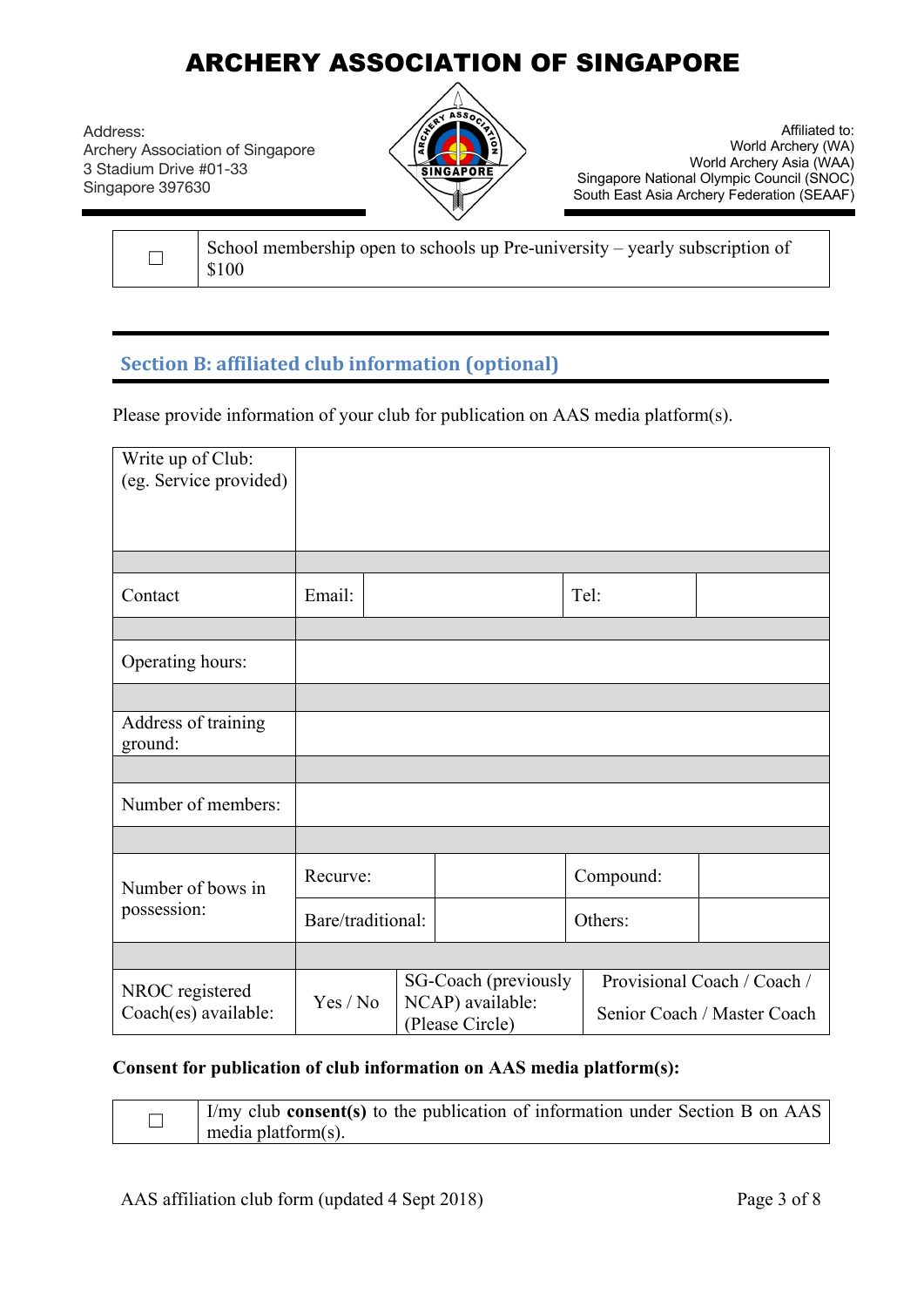Address: Archery Association of Singapore 3 Stadium Drive #01-33 Singapore 397630



Affiliated to: World Archery (WA) World Archery Asia (WAA) Singapore National Olympic Council (SNOC) South East Asia Archery Federation (SEAAF)

| <i>I'my</i> club <b>do not consent</b> to the publication of information under Section B on AAS |
|-------------------------------------------------------------------------------------------------|
| $ $ media platform(s).                                                                          |

### **Section C: Nomination of Club Representative for AAS Management Committee**

As per Constitution clause 6 (i), One representative from each affiliated club shall be appointed by their own club to sit as a Committee Member. The appointed representative from each club shall attend the Committee meeting.

A Committee meeting shall be held at least once in two (2) months after seven (7) days' notice to committee members. The President may call a committee meeting at any time by giving seven (7) days' notice. At least one half of the committee members must be present for its proceeding to be valid. Appointed Committee Member has voting right during committee meetings.

| Name of appointed club representative to be the       |  |
|-------------------------------------------------------|--|
| Committee Member (Full name as in NRIC):              |  |
| Position held by the appointed club representative in |  |
| the club:                                             |  |
|                                                       |  |
| Official Stamp of Club & Signature of appointed       |  |
| club representative:                                  |  |

In the event the appointed club representative is not able to attend the committee meeting, he/she may appoint a club representative (alternate) to attend. This person shall have the same voting right as the appointed club representative.

*\*The appointed club representative will have to notify the secretary by writing no later than three (3) days before the committee meeting should he/she not able to attend the meeting and shall be replaced by the club representative (alternate) named below.*

| Name of club representative (alternate) in the event    |  |
|---------------------------------------------------------|--|
| the appointed club representative is not able to        |  |
| attend the committee meeting (Full name as in           |  |
| NRIC):                                                  |  |
| Position held by the club representative (alternate) in |  |
| the club:                                               |  |
|                                                         |  |
| Official Stamp of Club & Signature of club              |  |
| representative (alternate):                             |  |
|                                                         |  |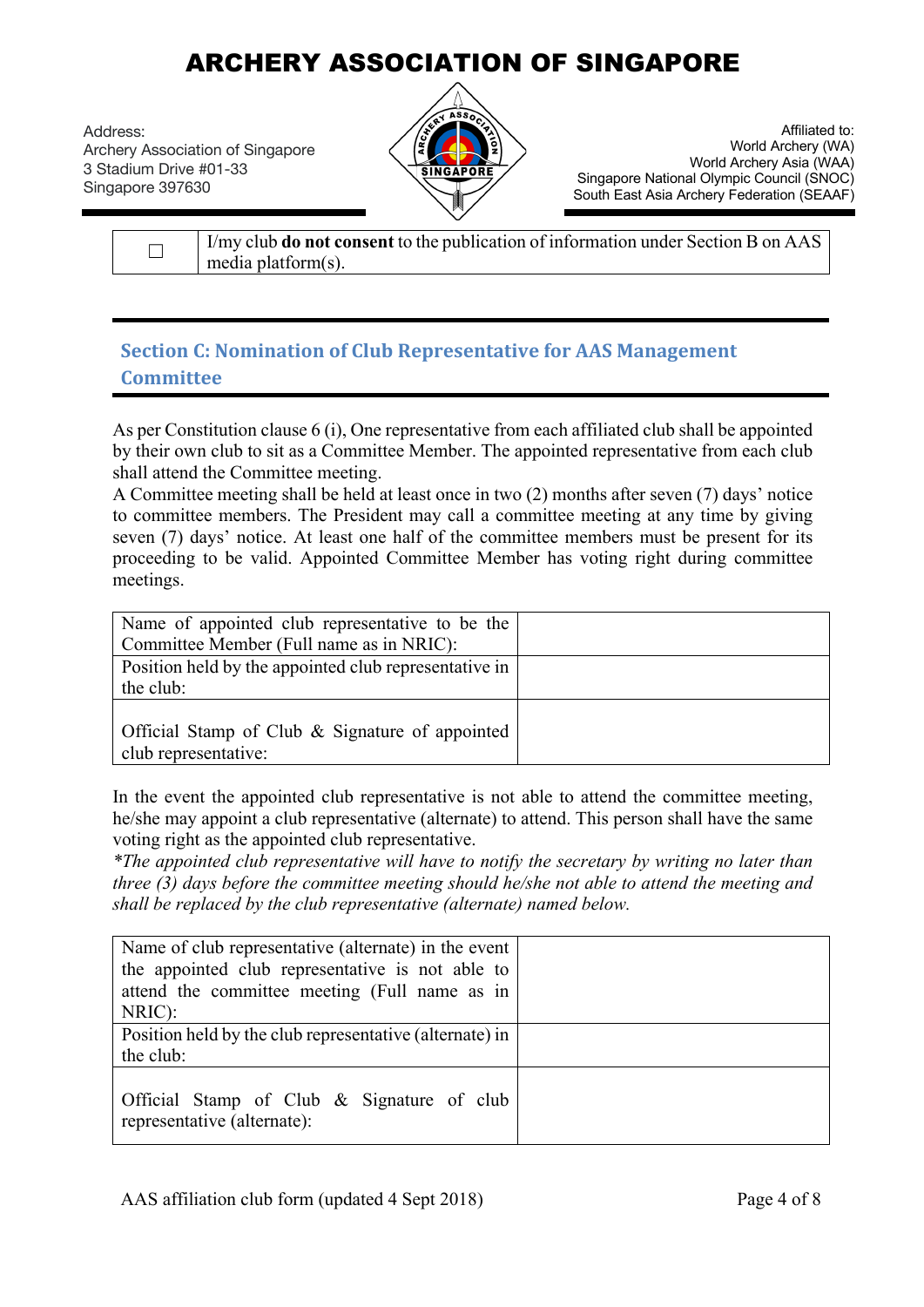Address: Archery Association of Singapore 3 Stadium Drive #01-33 Singapore 397630



Affiliated to: World Archery (WA) World Archery Asia (WAA) Singapore National Olympic Council (SNOC) South East Asia Archery Federation (SEAAF)

### **Section D: Affiliated Clubs Proposal**

In accordance with the AAS Constitution, any new member club must be proposed and seconded by existing members. The club's name will be announced during the next MC meeting. At the end of one week, it will be eligible for membership provided that there are no objections. Objection must be made in writing by club official to the Honorary Secretary of AAS stating clearly the reason(s) of objection. The objections being raised will be reviewed and voted on by the Management Committee.

|                            | <b>Proposed by</b> | <b>Seconded by</b> |
|----------------------------|--------------------|--------------------|
| Club name:                 |                    |                    |
| Name of ExCO:              |                    |                    |
| Position in the<br>ExCO:   |                    |                    |
| Contact (HP):              |                    |                    |
| Signature & Club<br>stamp: |                    |                    |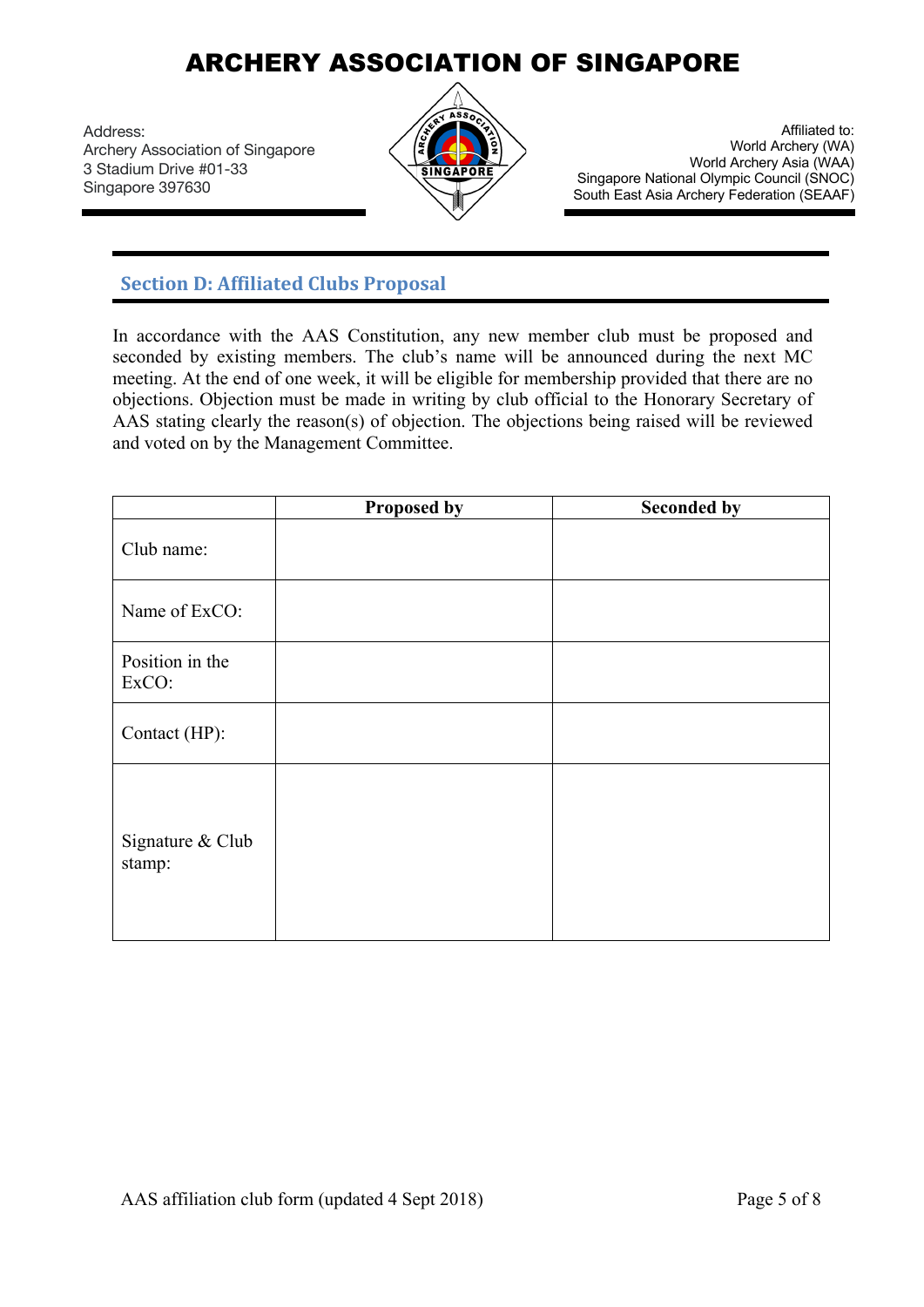Address: Archery Association of Singapore 3 Stadium Drive #01-33 Singapore 397630



Affiliated to: World Archery (WA) World Archery Asia (WAA) Singapore National Olympic Council (SNOC) South East Asia Archery Federation (SEAAF)

### **Section E: Declaration**

|  | . (Full name as in NRIC) President / Chairman |  |
|--|-----------------------------------------------|--|
|--|-----------------------------------------------|--|

| Secretary <sup>*</sup> of<br>(Club name) hereby declare the |
|-------------------------------------------------------------|
|-------------------------------------------------------------|

above information given above is correct and to the best of my knowledge. The club agrees

that Archery Association of Singapore reserves its right to disclose any reason of any nature to

us if our application is being reject. We will surrender our right to appeal against the decision

and respect the decision as fair and final.

Official stamp Signature Date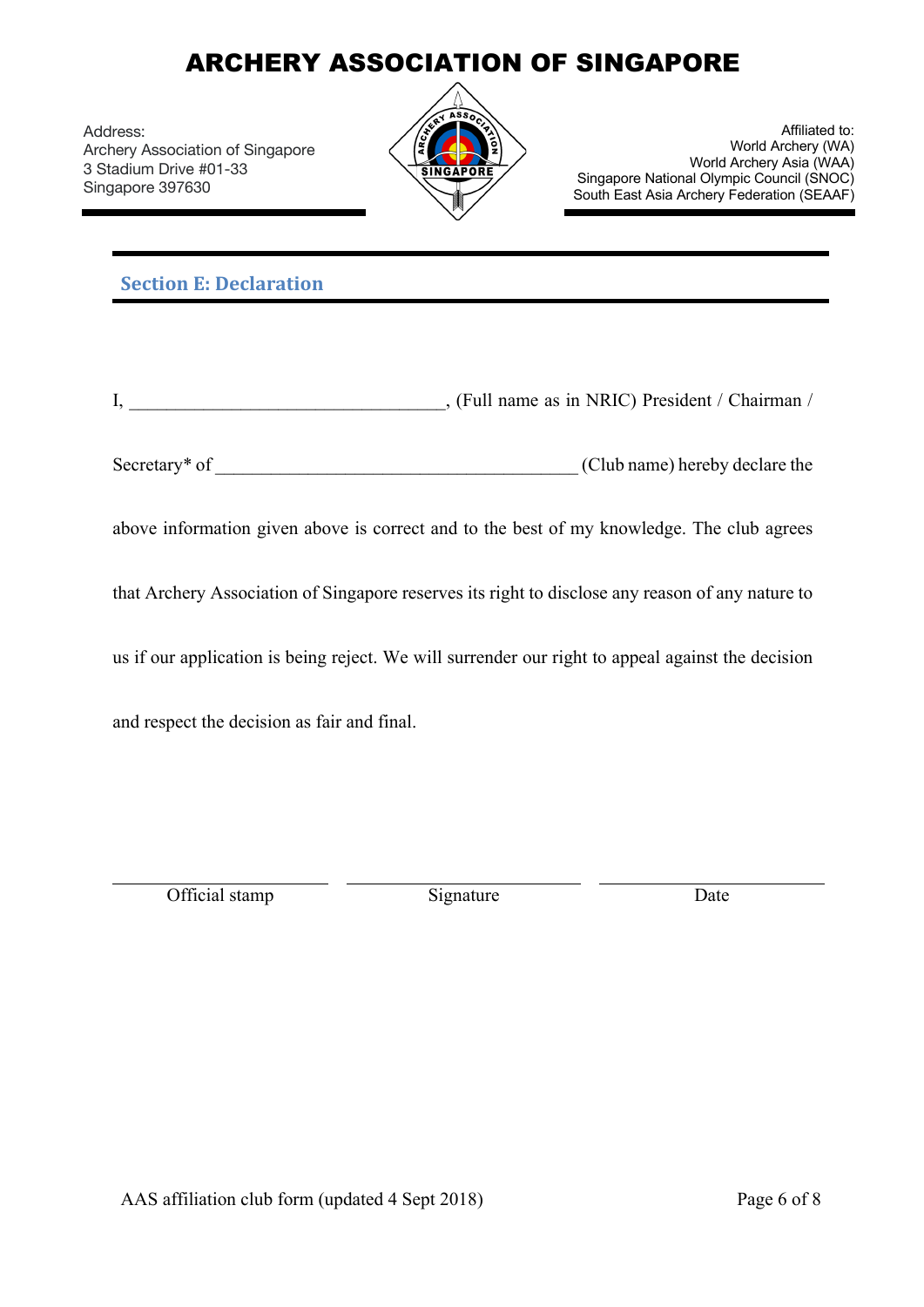Address: Archery Association of Singapore 3 Stadium Drive #01-33 Singapore 397630



Affiliated to: World Archery (WA) World Archery Asia (WAA) Singapore National Olympic Council (SNOC) South East Asia Archery Federation (SEAAF)

### **Section F: For Official Use only**

The above application is:

| Approved                          |
|-----------------------------------|
| Rejected.<br>Reason of rejection: |

Name of President Name of Hon Secretary / Treasurer

Signature / Date Signature / Date NSA Stamp